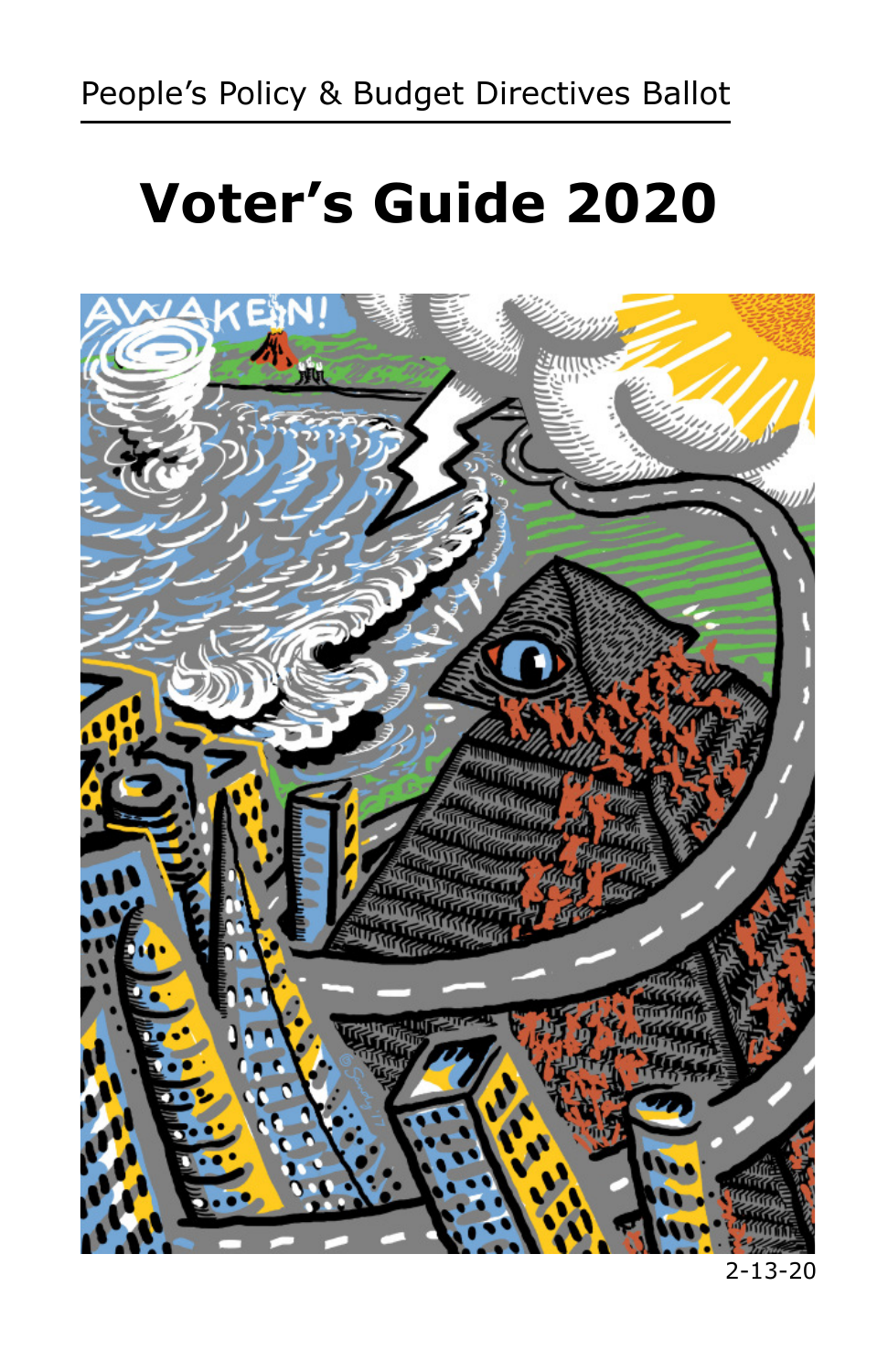This is a copyleft project of Sandy Sanders 2018-2020 USA. The Policies recommended rely upon all the great journalistic and scholastic documentation by contemporaries and ancestors digging out the truth about their own history, and thinking about the potentialities for an egalitarian future. Thank you to all of these wonderful people for collectively providing for us the kind of knowledge, foresight and courage we need to make the decisions that will create a sustainable, just and peaceful world. I am working with the premise that voting Policy & Budget directly will place the People's will directly to our desires for a joyous society and unplug the insanely stupid and ecocidal behavior of the elite that rule us falsely, the 1%.

Download the ballot and Voter's Guide here:

http://sandys.art/peoples\_policy+budget\_directives\_ballot\_ 2018.html

Feedback on Policies, additions, edits, ideas, etc., please contact me at:

sandy@sandys.art

You can also visit my artist website for tons of free political art and downloads:

www.sandys.art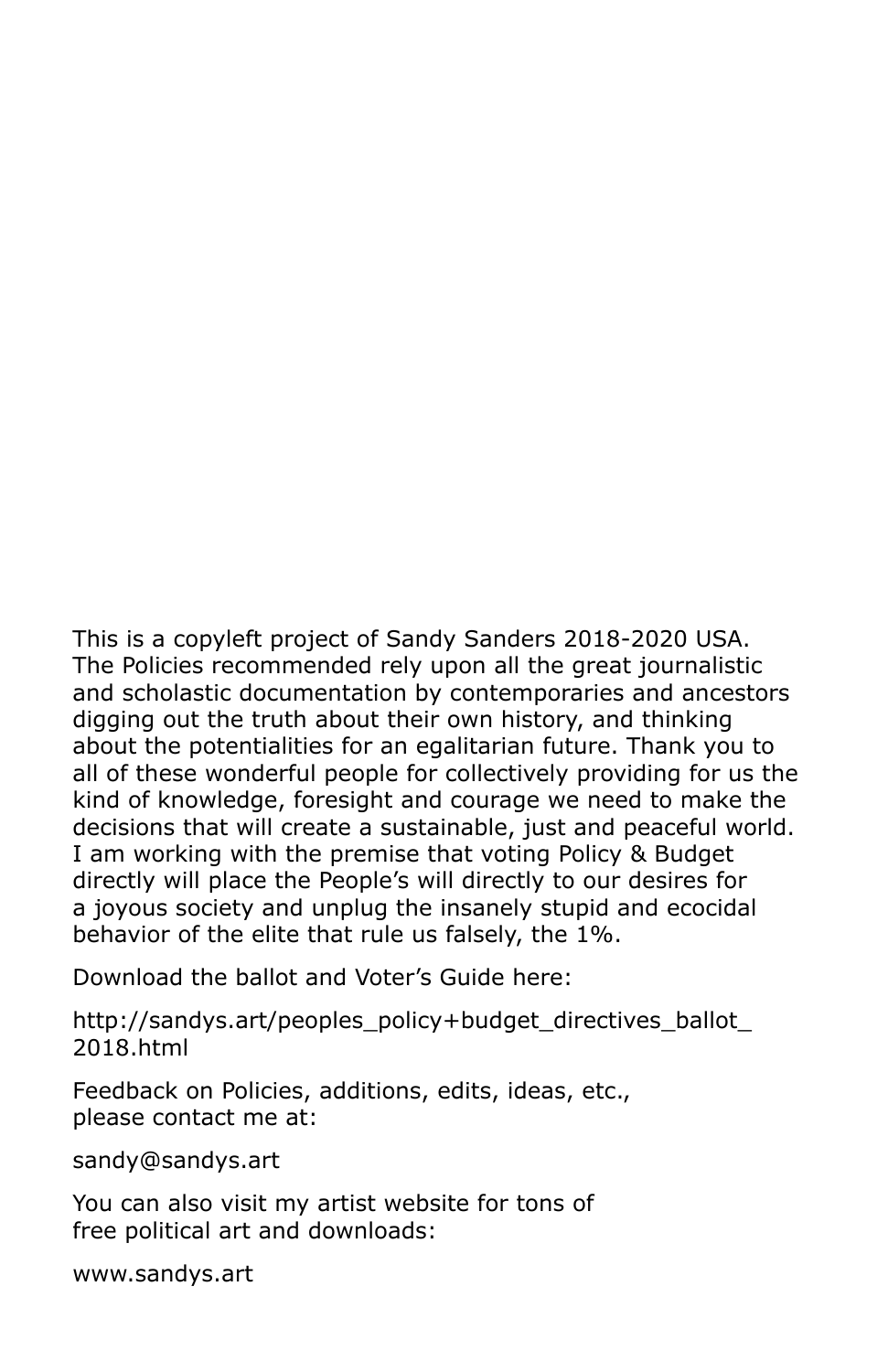#### **Proposed People's Policy & Budget Ballot for 2020: Introduction**

#### *Exhausted by the daily shock of idiotic and destructive policy and budget decisions made by the US TwoParty and local politicians?*

**You can do something about it.** You can direct your government to implement the will of the people. By filling out the ballot available here, and sending copies to your president, representatives, senators, governor, mayor and local councils, you can tell them the specific policies and budget decisions you are directing them to implement.

Our elite say "government of, by, and for the People" but there is not one act of our government or politicians that confirms this statement. Politicians autocratically take rigged, private-moniedcandidate elections as a contract to do as they please with no formal accounting of the People's will. No direct constituent polling or vote via representative's website to get direction on policy or budget. Nor any other polling other than corporate and 1% owned "polling firms" run through 1% owned media.

This ballot can make an accurate accounting of your will in specific policy and budget directives. Your politicians must be held accountable to do as the will of the People direct or resign and be replaced with an employee who will do the job. They should have no right to act counter to the majority will of their constituents and we must hold them to this.

**The ballot enclosed is a proposal and I seek your** 

**feedback** and suggestions to produce the final version for mass vote and filing with politicians. This Voter's Guide describes in more detail the specifics of the Policies on the ballot. While brief, they do give very specific instructions for Policy. I will take in your feedback and adjust the Ballot and and Voter Guide as needed.

The spectrum of vote choices gives each voter an opportunity to express themselves completely. **Your vote is like a customer feedback form** that indicates 5 levels of interest (corps can do this 24/7, but our reps can't survey constituents? Right.):

**YES! (Do it now!) 4 points Ok (let's try it) 3 points Neutral (I'm open) 2 points Skeptical (maybe) 1 point NO (absolutely not) 0 point (neg vote)**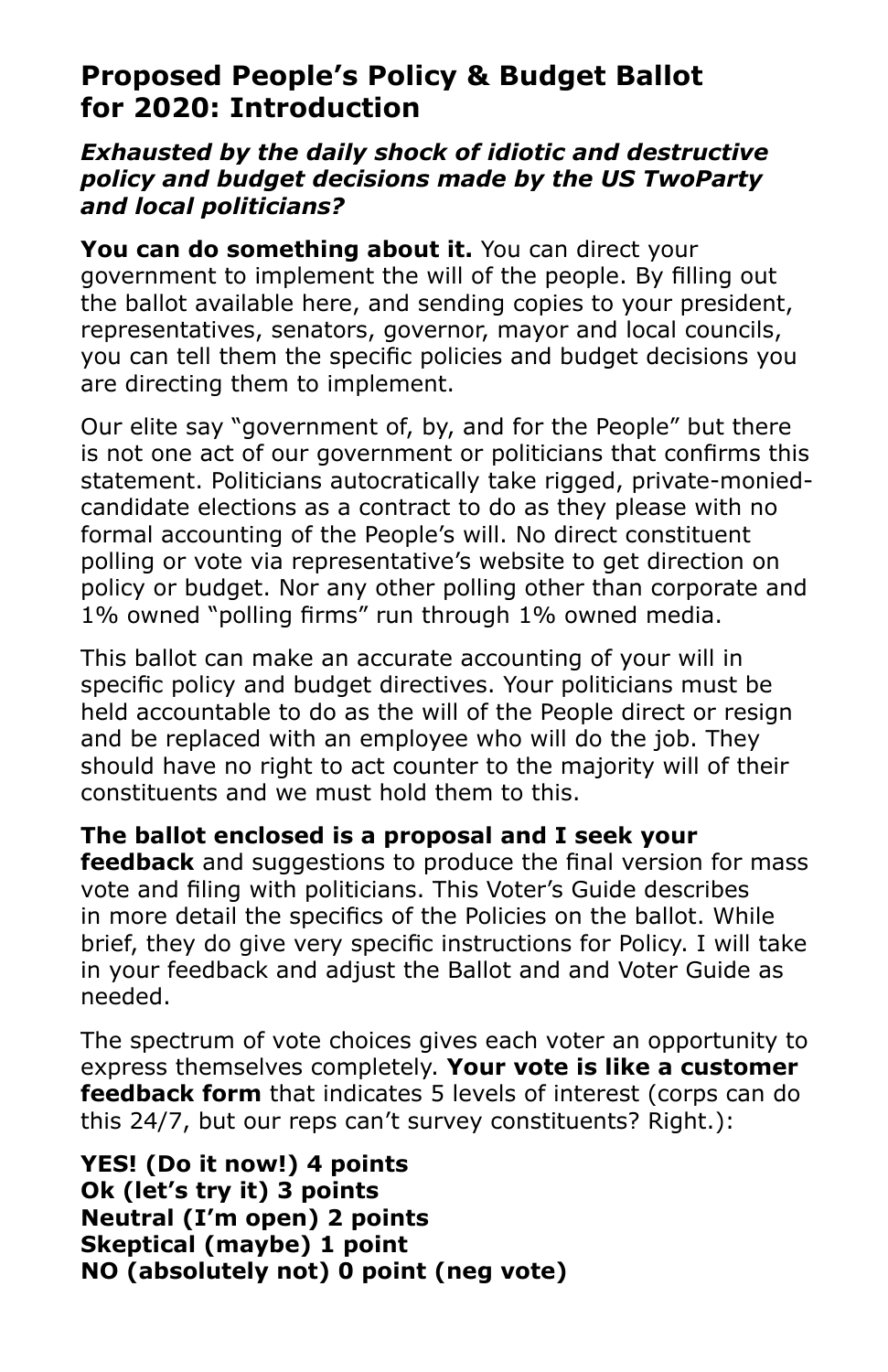This should give everyone an opportunity to fully express themselves. 2.1 avg. count passes the Policy with higher or lower numbers indicating direction of emphasis.

Eventually I will publish Revenue & Expenditure Pie Charts comparing the People's Budget to the current TwoParty Budget. What a difference that will be!

**The end goal here**, maybe in a decade of work by the People, **is to have a US Direct Democracy form of self**governing. The first stage will be directing the existing system to implement the will of the People in Policy & Budget decisions in the existing legislative process. Repealing laws such the Patriot Act and others that abrogate Constitutional Rights will be necessary. The "Corporate Personhood" precedent will be eliminated and "person" will be defined by law as individual human being only. Politicians will be scrutinized by the People and fired if they do not or cannot fulfill their job of implementing the Policy will of the People. We will appoint replacements as needed.

The second stage will be to meet in local meeting places connected by internet with other locals and regionals to establish procedures for implementing a direct democracy to replaced our failed 1% republic. The best minds in the country will be enlisted to design and implement communication systems that perform the tasks needed to get this done safely and securely. I know this may sound an insurmountable task, but are their any better options? Or even, are there any options where the 1% maintain control over all resources and decision making?

Eventually, we can have a tally of all vote results by constituent district with verifiable results transparently available to all. All politicains and voters will know the score and every act of government can be scrutinized to conform to the public will. Let's vote before this November and have our will recorded to force politicians to implement our directives. This is a collective effort and requires everyone's participation to work.

**Please feel free to contact me and send me your ideas.** If you feel this Ballot serves your expressive needs as is, please fill out the ballot and send copies to your reps and see what they say back. Let me know what they say. That will be interesting!

#### sandyssanders@att.net

Download the ballot here... http://sandys.art/pdf/peoples\_ policy\_+\_budget\_directives\_ballot\_2018.pdf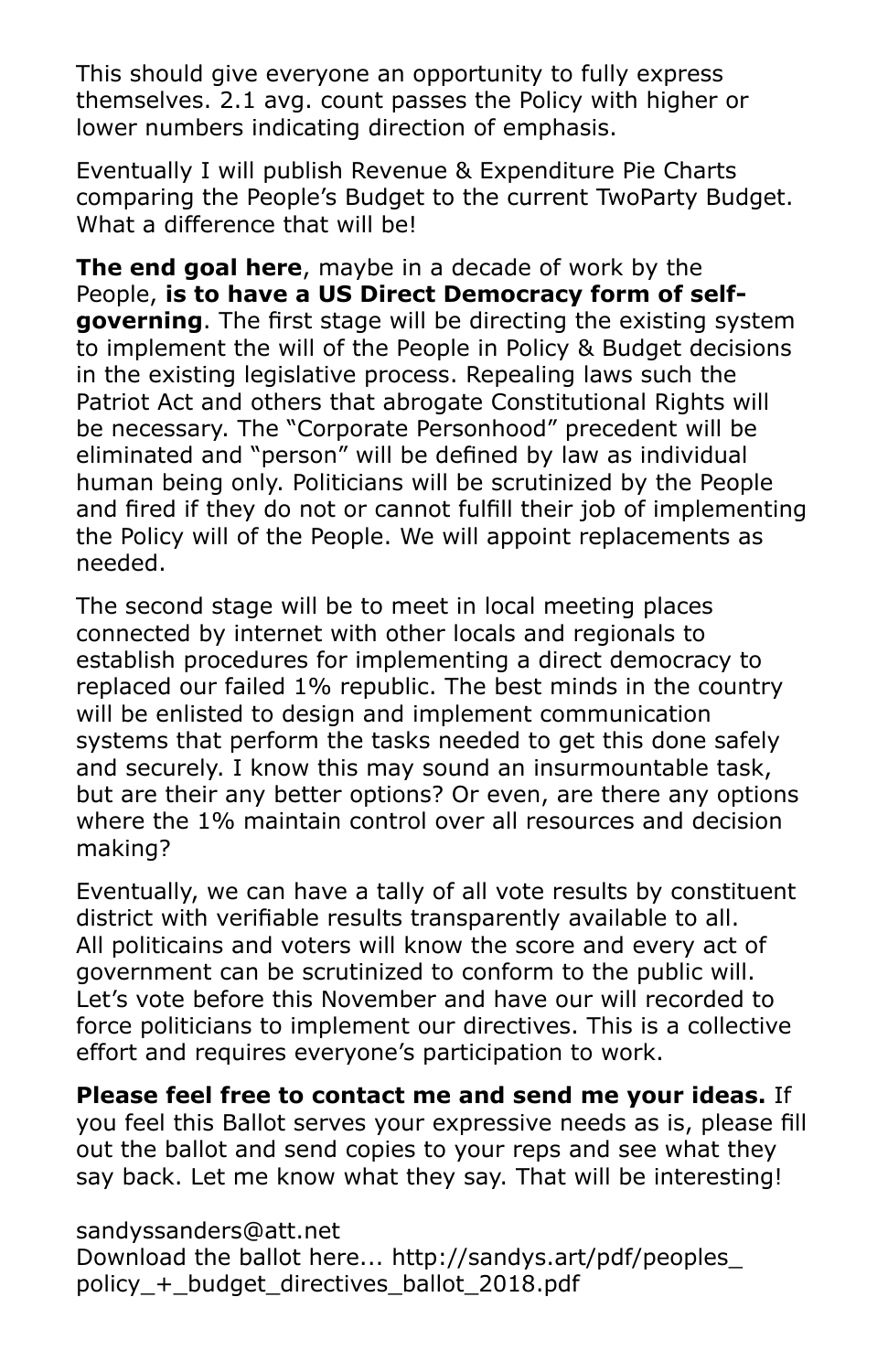#### **Social Needs First**

The Purpose of Government is to Provide for the Social Needs of the People, Not the Profit Demands of Commerce. Commerce and property ownership were installed within the Constitution as prime directive. And contrary to popular belief Commerce is the ruling order of the day and has been since 1789. This Policy #1 Directive instructs the People's self-governing to physically reorient to providing for the social needs of the people, immediately. The Peopole are led to believe our government acts on behalf of the People. "Government by, for and of the People." But this is never farther from the truth today. It must be stopped.

This entire People's Policy & Budget Ballot is based upon this premise. That the People authorize government to support society and protect it from the ravages of avaricious profit & authoritarianism that have plagued human culture for 6,000 years. What is implied in the Constitution and is commonly understood as an egalitarian democracy, is a rigged, monopolistic scam of the the rich, the 1%. This ballot is here to stop all of that.

#### **Policy #2 The People Direct All Government Policy & Budget**

Enacts majority rule direct democracy vote on Policy & Budget. Politicians will obey the directives and implement directed policies and budget voted by the People or they will be replaced by appointee employees who can and will do the job. Enormous scrutiny of legislative activity will secure that implementation is per public instruction and without influence of the political agendas of the 1% that now rule us. Every minute of government activity will be transparent and without secrets. Any lobbying is done in public attended committees to have public oversight. Lobbying will be done to the people, by people. No corporations or organizations. Just individual persons, human beings. Lobbying will be largely unnecessary because all politic will reside in the neighborhood town halls where policy will be debated. The rich and powerful's concerns are not the People's concerns.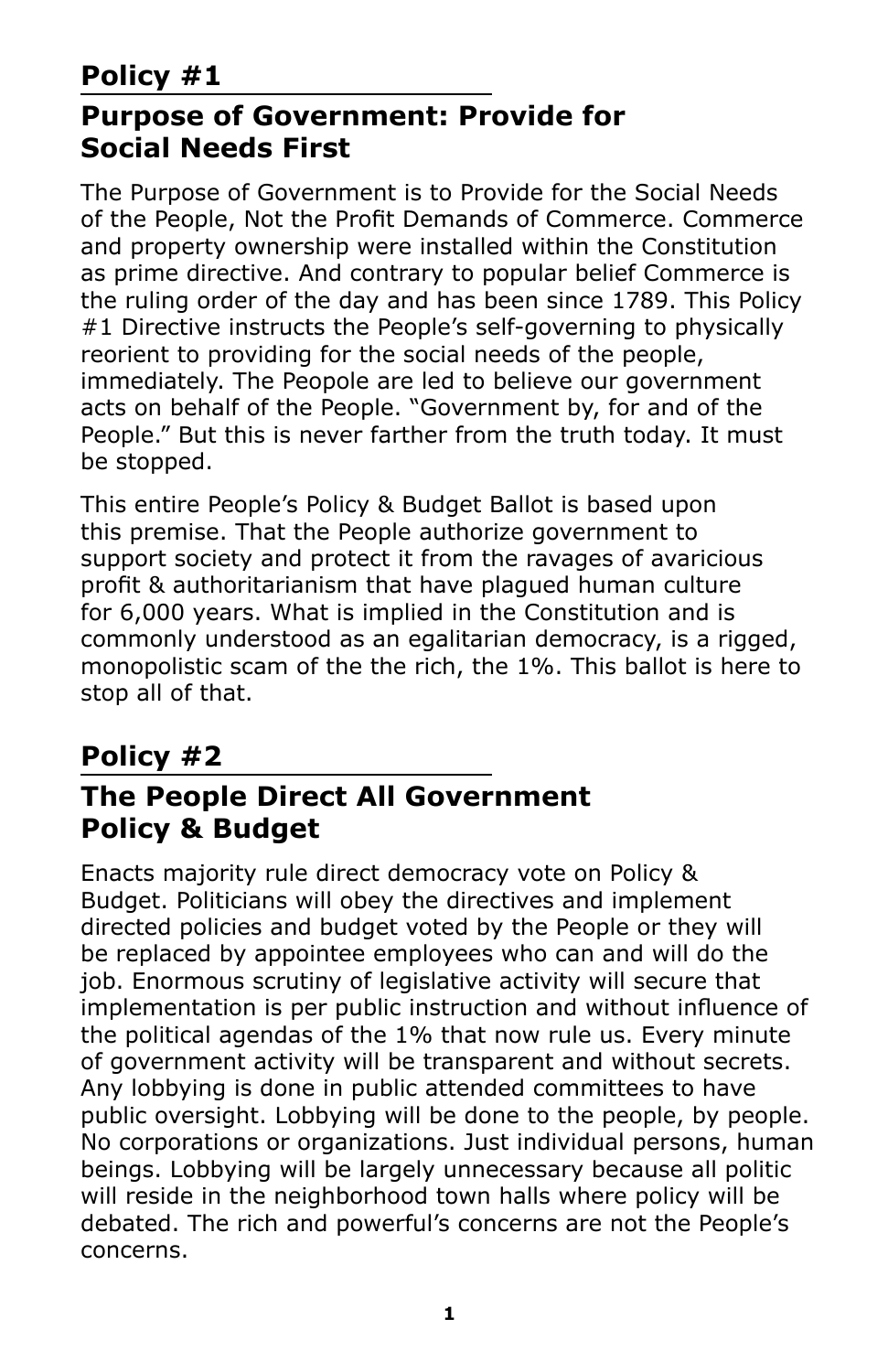Eventually this use of the existing system will be collectively redesigned by the People to be a Direct Democracy where Policy & Budget decisions are decided yearly and debated locally. Legislative behaviors will be performed by employees who take orders from the people. Teams of rotating volunteers of the People will oversee legislators, staff and results and make sure the will of the people is being followed.

## **Policy #3**

## **Democracy in the Workplace**

This Policy will enact mandatory options in all workplaces of 5 employees or greater, the right to vote for a collectively owned business with top income of 5 times living wage salary for the owner, or top manager, and a democratically run business, with democratically decided income. Employees may choose to remain employees and forgo collective ownership and the business may remain a sole proprietorship.

The intent is to stimulate collective benefits and purpose in an egalitarian economy. Much as in the Mondragon of Spain, collectives like this are successful tools to build sustainable just economies of local scale and purpose.

#### **Policy #4 US Sovereign Money & Public Banking**

The People authorize the creation of US money, but do not own it. Private banks own it. They have been allowed to loan money with a fractional reserve cash asset of 10%. In other finacial casino operations the fractional asset can be as low as 1%. Thus a zero down mortgage for \$300k would only require a bank cash asset of \$30k. The mortgage purchaser has borrowed the \$30k cash asset of the bank and \$270k from thin air, with the supposed authority granted by we the People. The bank makes interest of the fabricated \$270k plus the principal \$270k. The FED is a supposed private-public entity but wholly controlled by the Banksters. This is what banks call money creation. The People call this fiscal hegemony by the banks and financial sector.

After this gift of inventing money out of thin air, the banks pay back the people with debts, usury and all manner of People subsidized financial piracy by banks. This must end.

This Policy will create a Public Banking System, FED and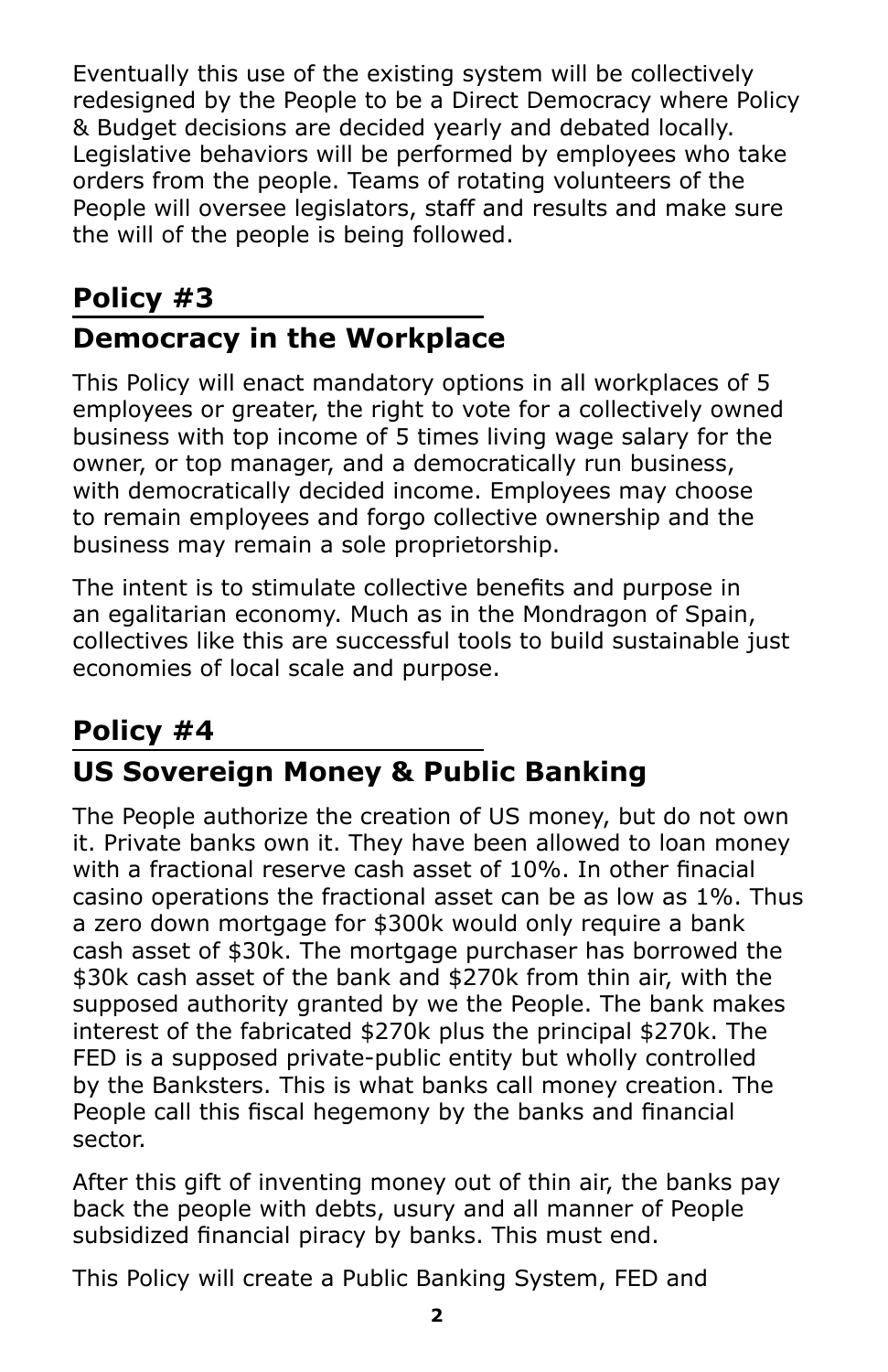Treasury wholly owned by the People. The people will produce the money needed for our society to be successful. Banks will be regulated with strict asset to loan behavior. If they need cash they will borrow it from the People. Our Public Banking System will loan money to residents at nominal constant rates that enable people to purchase homes in a stable housing market. Our Public Banking System will allow savers to have safe stable nominal rates of savings in proportion to loan rates. Something like loans @ 5%, savings @ 3%... constantly. Stock Markets will be charged transaction taxes for every trade. Our economy is not a casino for Banksters to manipulate. Bankster's rigged economy game is over. We the People will rule money to serve the needs of humanity.

#### **Policy #5 Eliminate Corporate Personhood: Person = Human**

Very simply corporate personhood was created by a SCOTUS clerk in 1896, not by the Judges. "Precedent" has handed the People a crushing unconstitutional abrogation of the rights of every resident of the United States, that places corporations and money before humanity. This is wrong and evil and will be made right.

This Policy declares that for the purpose of US law and US society, the word "person" is only one human being, one individual. Under no circumstance is this word to be misconstrued as corporation, institutions or other organizations of any kind. The word "personhood" has no meaning other than that that applies to a single "person", a single human being.

#### **Policy #6 One Home per One Adult Family Ownership Limit**

This Policy is intended to stop residential housing speculation and profit by rental. By limiting an adult household to one home dwelling, and placing extra housing stock in the hands of a Public Rental Database, the People can halt homelessness and rent speculation. There will be no punishing nature to this that threatens people's ability to have adequate housing access. It just puts limits and regulations to secure the free flow of housing stock for the people, not capitalist speculators. Reasonable concern for timing will allow transition from multiple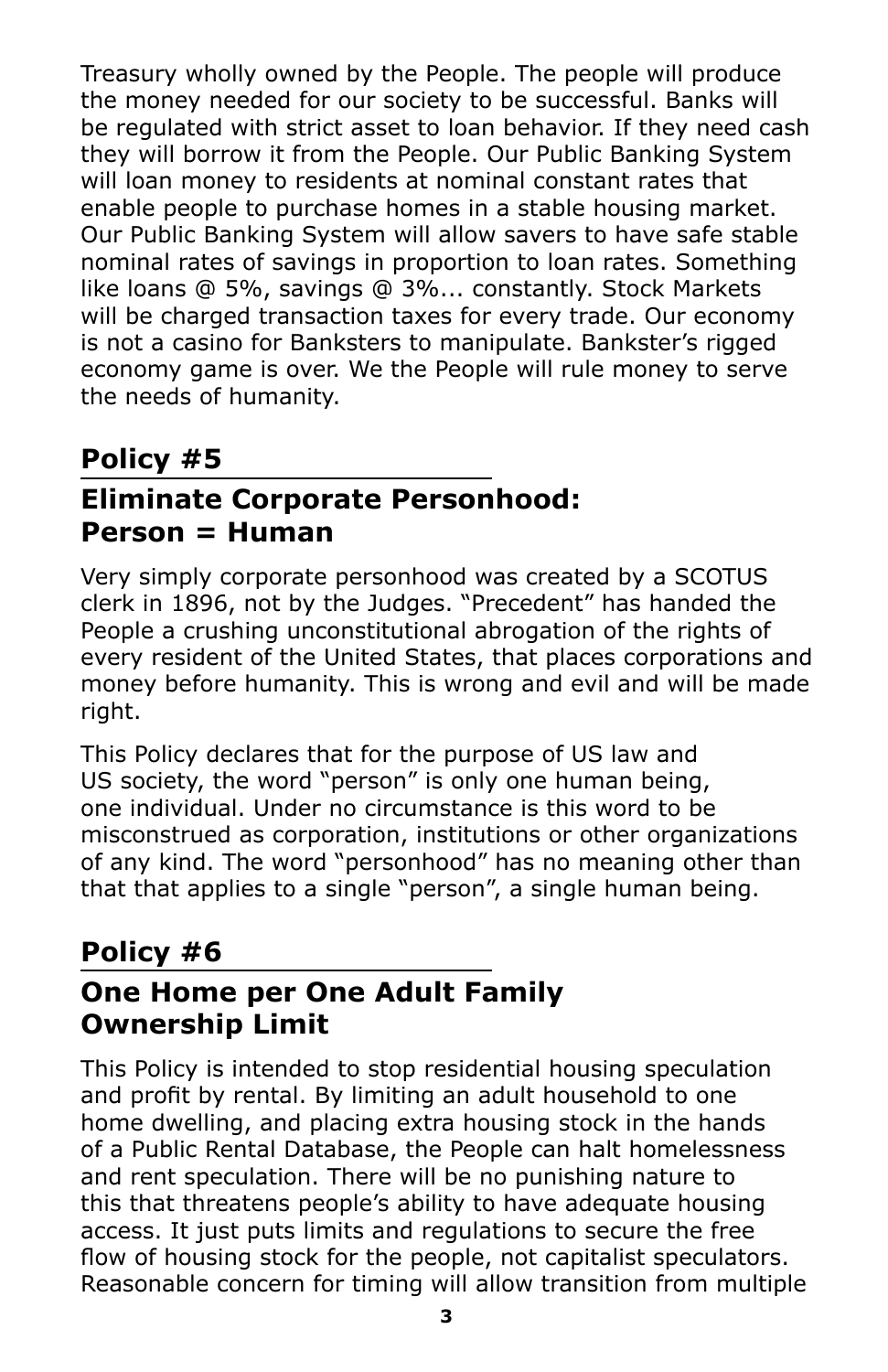homes to the necessary solution. The only concern is making excess housing available to those in need. Price controls will be gauged to affordability to income and size of family need.

## **Policy #7 Only US Residents May Own US Property**

This Policy will restrict ownership of all US Real Estate Property to US residents who live and work in the US. No more worldwide 1% investor real estate speculation and destruction of the housing market. If someone wants to own property, it must be where they live and work within the US.

## **Policy #8 Taxation Apportioned by Ability To Pay**

This policy institutes that taxation, in particular Income taxes, be determined based upon ability to pay. The higher the income, the higher the tax. If we look back to the post WW2 era, the 1% paid enormously greater income taxes for the obvious reason that only they had the discretionary income necessary to resuscitate the economy, yearly, and keep society from incurring the incredible wealth discrepancy that we are now experiencing. We need to return to that paradigm after 40 years of the 1% scarfing up nearly all discretionary income into their vast gaping greed holes. This is merely common sense policy that the 1% have spent vast resources to keep us from. No more.

## **Policy #9**

## **Corporations Pay 50% of Income Tax Revenues**

This Policy would establish that corporations must pay 50% of Income Tax revenues as they used to in post-WW2 America. This is another common sense policy scrubbed out by 1% political and media propaganda over the last 50 years. No more. They must pay their fair share to compensate for the People's self-governing a society that makes possible their business activities.

#### **Policy #10**

## **Abolish Prisons. Establish restorative Justice.**

This Policy would eliminate prisons as tools of punishment and establish in community organizations that work with instances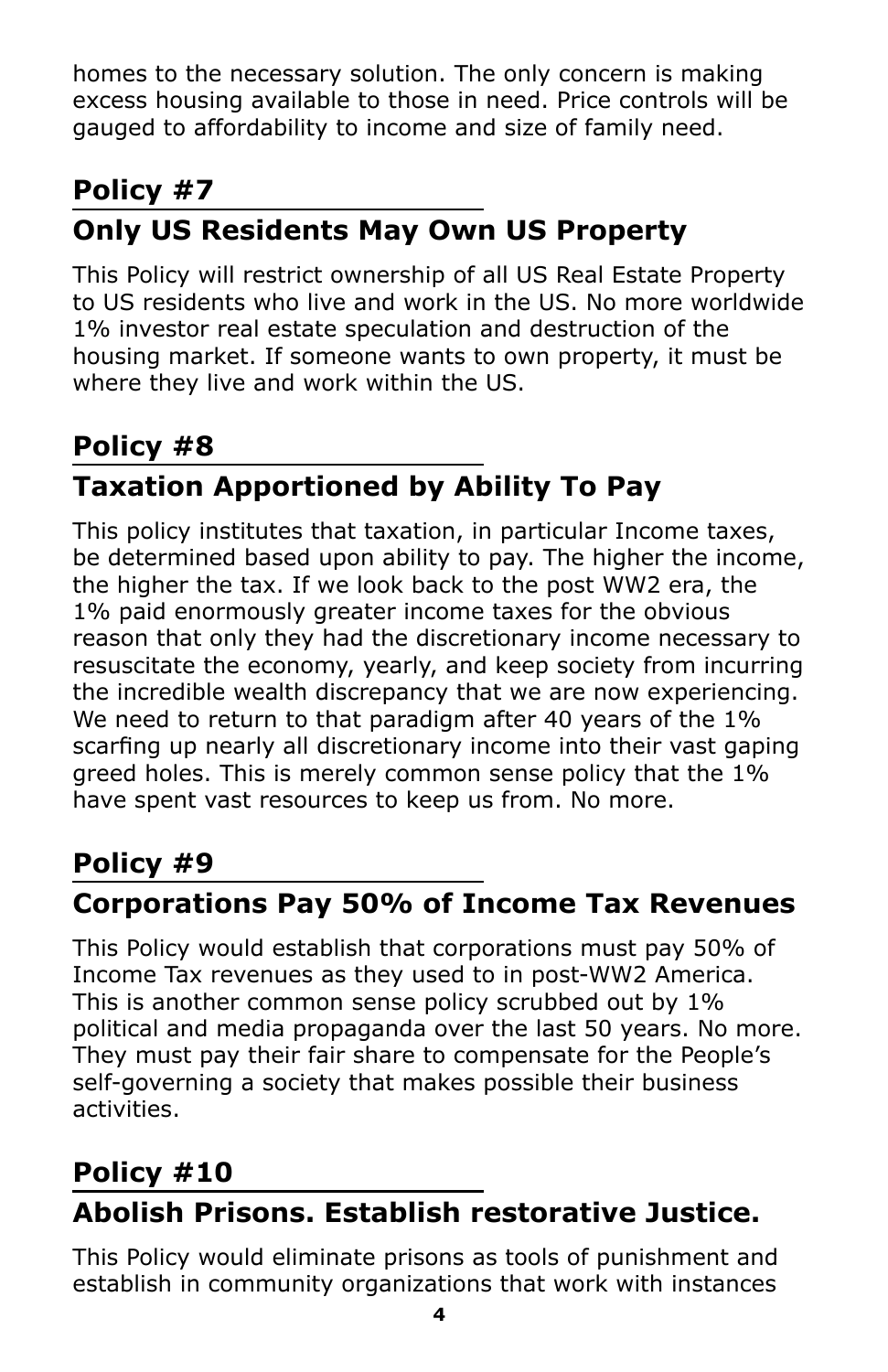of criminal behavior and victims to rectify the events. With a fully funded society poverty will be minimized to such a degree that criminality will not be an option for ordinary people. In the circumstances where there are criminal events and harm done to others, a social institutional practice will be established to work between the parties for restitution, therapy and relief for all parties. Jails and prisons ion America called "correctional facilities" have never functioned to this objective. They have served as punishment and slave work facilities creating more problems than they cure for the 99%. The 1% have used them as scapegoat landmarks to verify the cruelty of their economic and social dystopia. No more. Onward toward an egalitarian society.

## **Policy #11 Free Public Education K-16**

As it says, free public education available to all US residents from K thru College. No mandatory attendance. Subsidies available for home schooling or Free School organized in local communities.

## **Policy #12 Free Urban & Rural Public Transportation**

Current Public Transportation Systems are funded by public tax revenues to between 40 - 80% of total cost. To fully fund the remaining amount and make the systems free is a pure pittance. We could triple trips with the vastly increased demand that a free ride to work will bring. Hire 3x the well paid public workers. Reduce car use and freeway congestion drastically. The auto and Oil Industry will scream bloody murder, but that is their problem. The People's solution is to socialize transit and free it from the grip of the rentier 1%. Lowering social and economic stress, conflict, pollution and prevent Climate Change. A nobrainer for the 99%. The 1% can "Go Fish".

#### **Policy #13**

## **Railway System Nationalized and Tripled in Size**

Public Transportation systems before the Automobile & Tire Manufacturers bought and dismantled them, were massive and went everywhere in urban and rural areas. These systems were privately owned. Publicly owned systems except in New York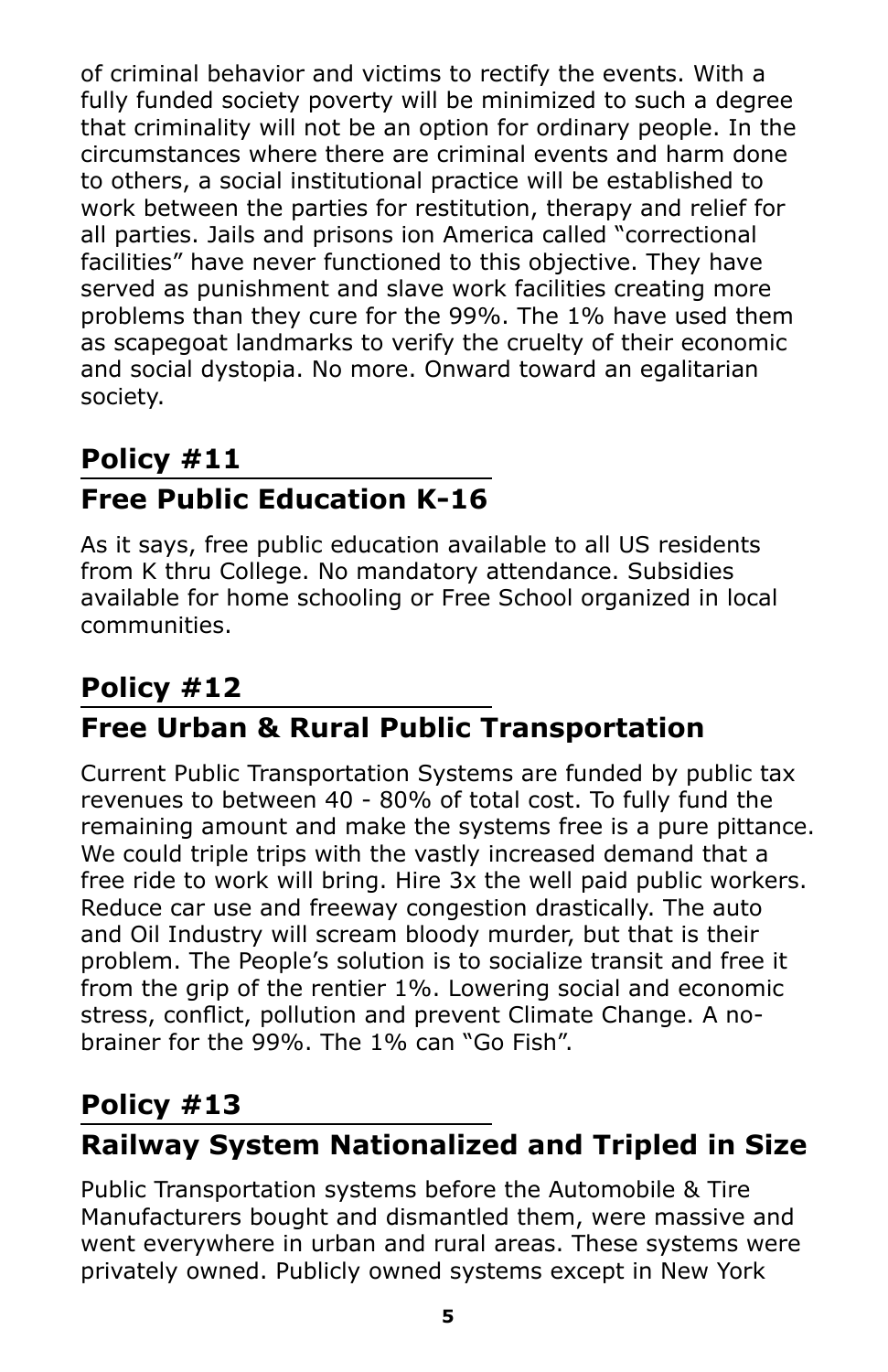City are under-implemented to the point of near uselessness. Along with tripling urban and regional public transportation systems we need to publicly own the national railway system to triple it in size to accommodate passenger travel and provide a profit making system for the People and to the business community. Private train companies low ball service and maintenance and sabotage passenger train expansion. Like in Europe, every American should have the option of traveling by train anywhere in the continental US. A slower, more communal and social method of travel, one can see the US physically while relaxing. Bring a bicycle and you never need a car. A better way.

## **Policy #14 50/50 Public Private Airwaves**

This Policy addresses FCC problems securing and protecting public communications Media, Telephone, TV, Radio and the Internet. We need to take the issue out of 1%/TwoParty/ Corporate hands and claim ownership. Let's share it with them 50/50. Half of all bandwidth for each media will be available to the public for non-profit use and the other half commercial use. The commercial half pays use fees that fund the operations of the public half. Ban all monopolies on the commercial half. Simple.

## **Policy #15**

## **Free Public Health System**

Medicare for All. And a return to independent family doctors enabled by free Public Education for Doctors, Dentists and Nurses, removing the Banks from profiteering the Medical Community and patients, and ballooning costs out-of-sight. Hospitals become Collective workplaces or Public Hospitals.

## **Policy #16 Nationalized Fiber Optic Cable Network to All**

US communications industry is shamelessly incompetent profiteers of the public trust. US communications performance ranks way below much of the industrialized world even though this is the richest nation in the history of the planet. They are now trying to force down our throats via the FCC, 5G cell networks with a massive increase in EMF radiation that causes cancer and present numerous biological hazards to human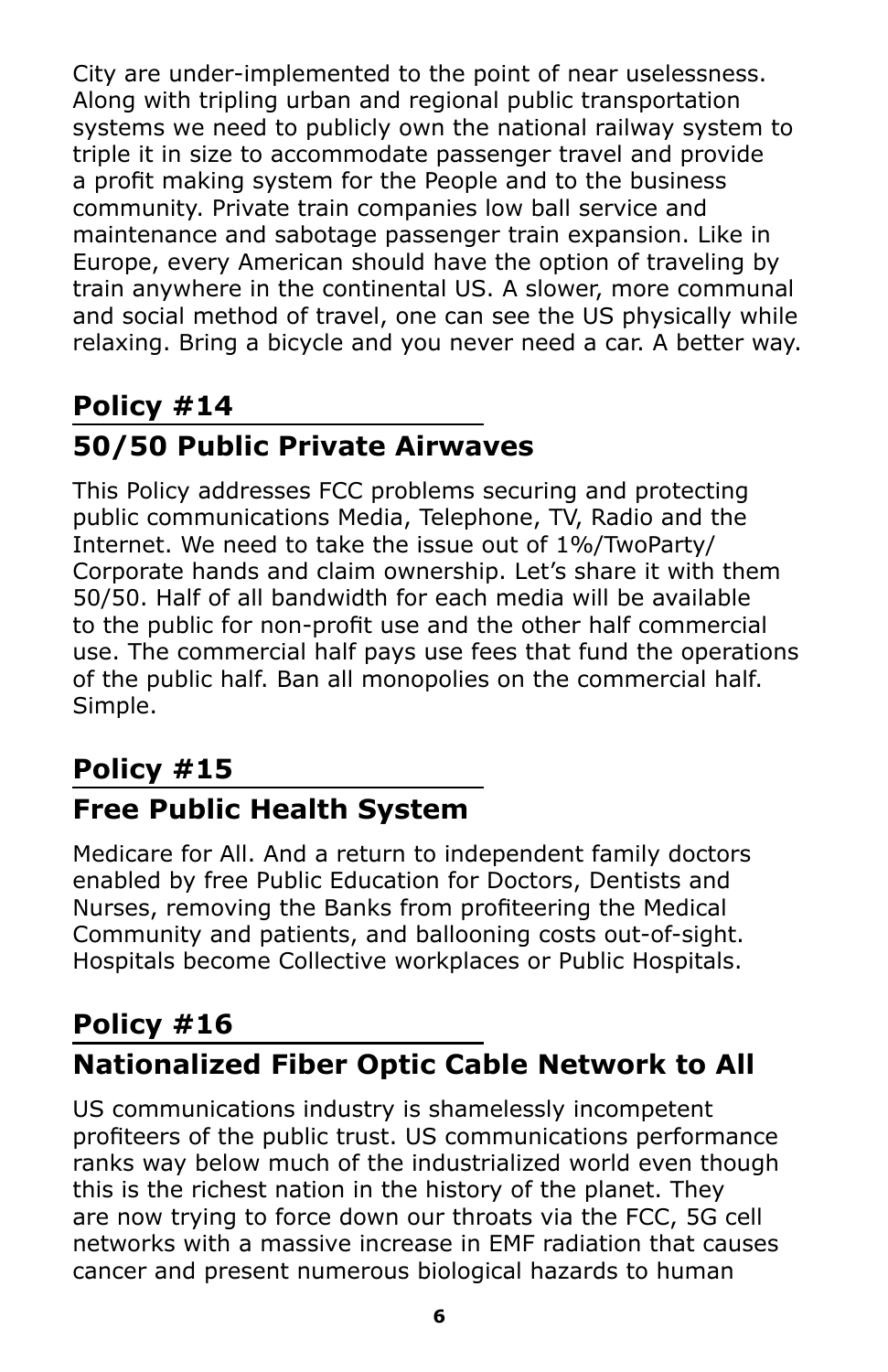animal and plant. The cost of this new infrastructure with cell broadcast stations every 250 ft. will cost 10's of times more than laying fiber optic cable door to door. 25% of the US is already cable. Implement the remaining 75% and we have superfast, secure, clean communications network with NO HARMFUL BIOLOGICAL EMF IMPACTS. And the People own the system, protected from the privatizing, rentier 1% corporate monsters. Business can rent use from the people and and make money by providing services. Earn it.

## **Policy #17 Refurbish & Expand Free Public Park System**

Parks are the People's property, for their preservation and recreational use. It is not private land for private profit. It is the People's land. Expand the system and fully staff free to public use, except for minimal camping fees to help fund that aspect. Bring in new areas for the purpose of preserving ecosystems and refurbishing lost wilderness. Include ocean areas to protect and monitor fisheries back to sustainability.

## **Policy #18 Universal Residential Rooftop Solar Program**

Policy #18 establishes a WPA style emergency development program developing, manufacturing and installing solar energy collection at each residence and business not corporately owned. Not only will this provide all the electricity needed in the US but will produce a surplus for domestic use. All solar enterprises are welcome to join in. We build the atomic bomb in just a few years, we can have universal solar and a carbon free country in similar fashion. There are numerous technologies in the works that can enable cost effective systems such as artificial leaf technology that generates hydrogen from water and oxygen, making storage of hydrogen for off hours use possible. The cost for placing solar on 24 million homes has been estimated to be the same as one years worth of Defense budget expenditures.

#### **Policy #19**

## **Carbon Tax**

A Carbon Tax will force manufacturers producing carbon pollution to pay fines or cut back. If they do not cutback they go bankrupt. The fees received by government while manufacturers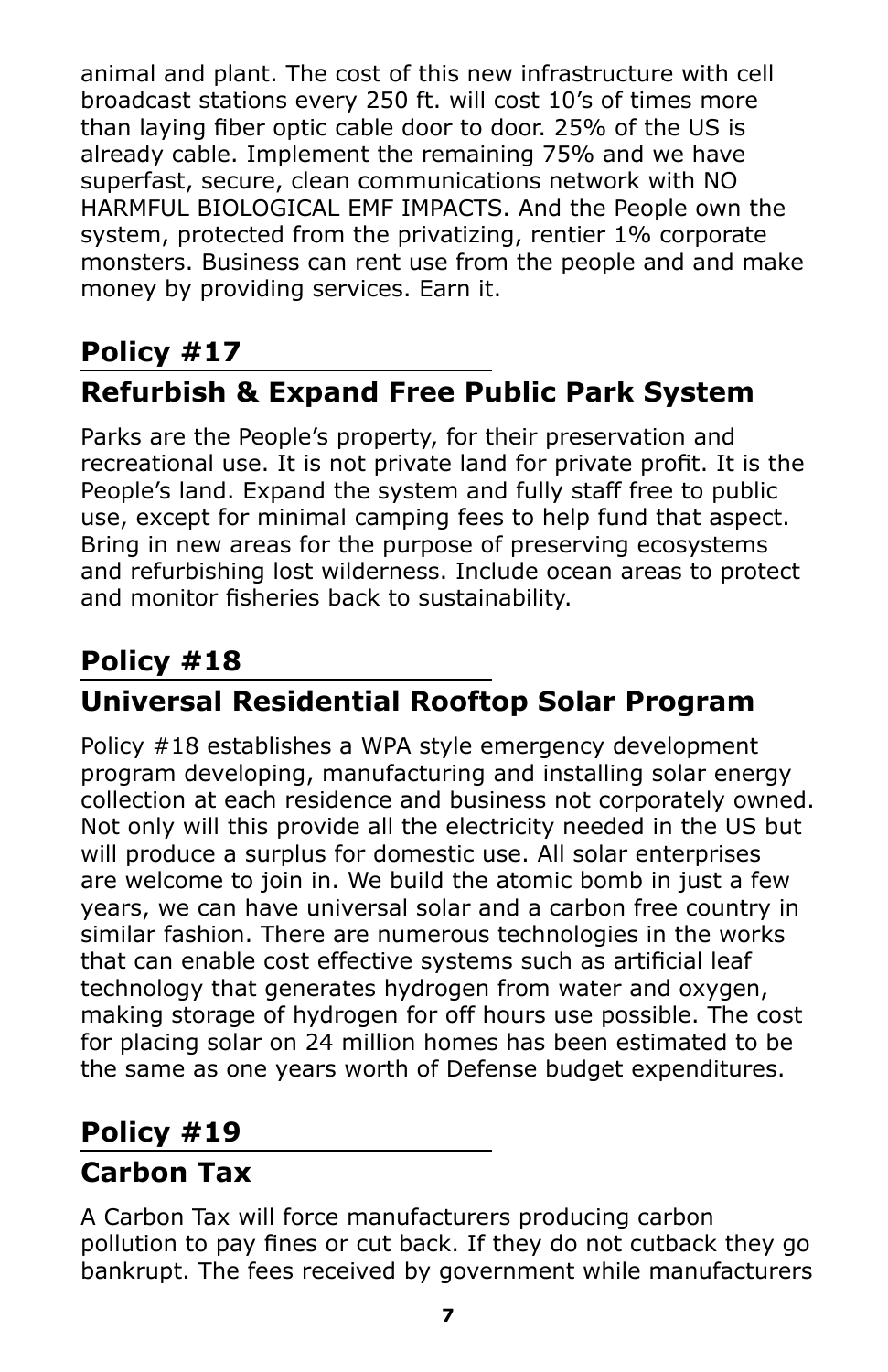scale down to zero carbon, will subsidize low income people's purchases of gasoline and other energy sources. This works.

## **Policy #20 Carbon & Nuclear Energy Ban by 2030**

Solar, Wind & Wave are the future, a sustainable future. Nuclear radiation is an Armageddon in progress. Climate Change and pollution is a crisis. We need to divert expenditures into alternative energy and decommissioning nuclear. An emergency.

#### **Policy #21**

#### **Prioritize Small Scale Permaculture Farming & Local Economies**

Big Ag and the so-called "green" revolution have been a complete disaster. Depleted soils, vast pollution from pesticides, GMOs, chemical fertilizers, and nutrition low produce, meat and dairy has destroyed the American diet. Industrial Agriculture has destroyed the landscape and driven small farmers out of business. Local farms struggle to make ends meet. Monoculture has driven out diversity of seeds. Monsanto and ilk wants to control all seed and food production through legislation from their crony politicians.

Time for this entire scenario to end. The People want and will have small local farms providing the food each region needs to be sustainable. Organic and permaculture agriculture should be subsidized to compete with Big Ag, phasing it out Big Ag in the next couple of decades. Local access and highly nutritious food will bring back the health and well being of all Americans and provide people with knowledgeable local access to farmers and CSAs. This relocalizes communities like existed in the 50's and creates true sustainable communities and regions. And a healthy America.

#### **Policy #22**

## **Conversion to All Organic Farming by 2030**

Conventional pesticide, chemical fertilizer, GMO agriculture is a complete social disaster and will be phased out by 2030. Maximum farm size and limits on crop monoculturing will promote small scale regional markets for local food. Pesticidefree, natural fertilizer agriculture will also be allowed on the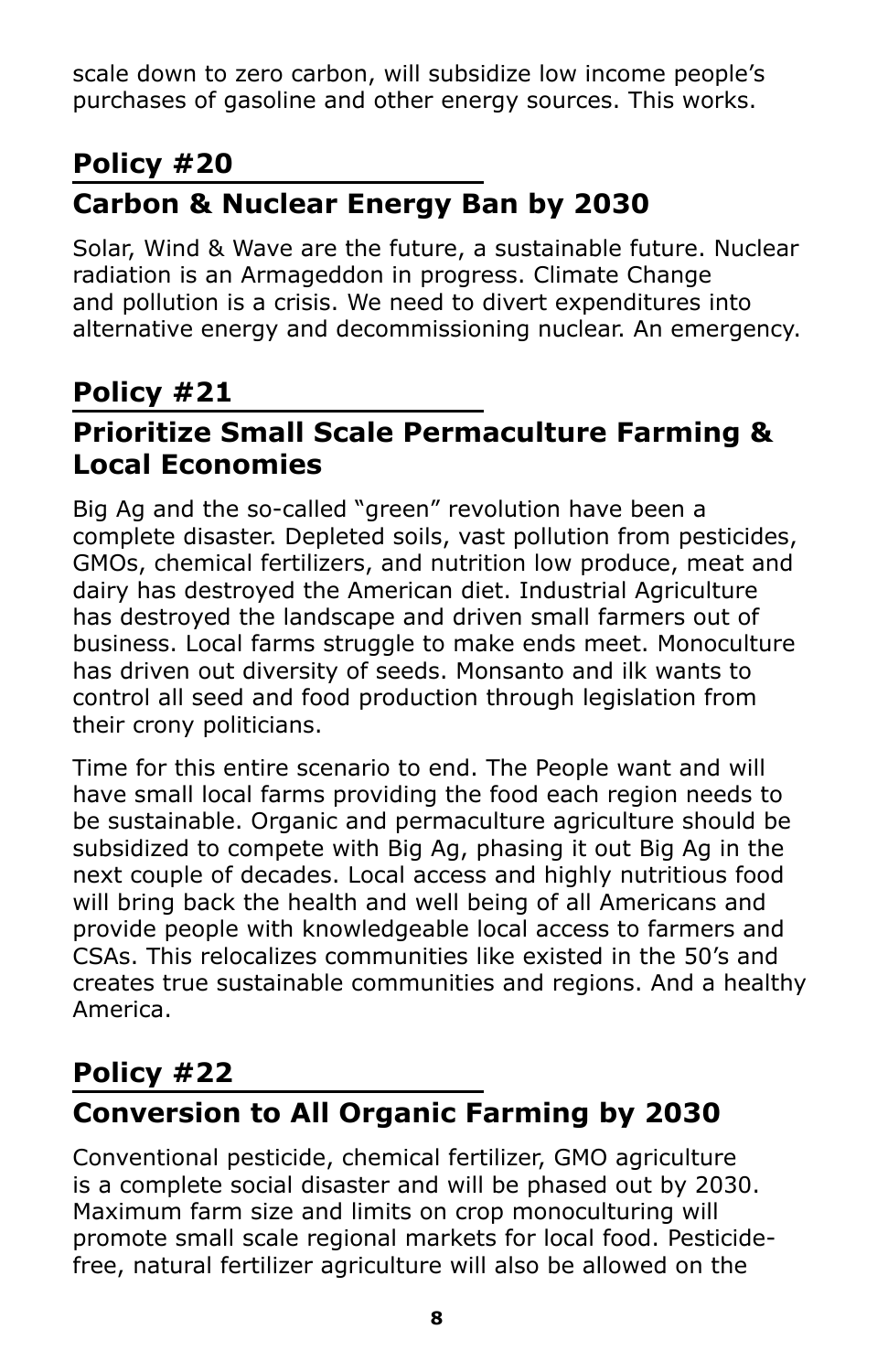way to establishing organic farming. This will be subsidized as needed by region until 2030.

## **Policy #23 Restore Fisheries to 1900 levels**

Worldwide Fisheries stand at a fraction of their levels at the turn of the 20th Century. To reestablish them and protect sustainable life on Earth, international treaties need to be negotiated to restore region by region fisheries. All practices that have stripped the seas of fish will be halted and overseen by a coalition of fishermen and marine scientists to make a plan for sustainable fisheries at home and internationally yearly, in perpetuity. Fishing businesses negatively impacted will be given subsidies to intermittent job replacements and guarantees of future restoration of their regional businesses upon completion.

#### **Policy #24 National Projects for Eco-Efficient Building Resources**

21st Century Architecture is dominated by a commercial mentality that incentivizes inefficient and expensive technologies that make architects and contracting industry profits. It also makes oppressive living conditions and induces poverty. It is time we legislate incentives to produce hyper-efficient energy use and ecologically innovative buildings to promote sustainable carbon-free living and working in everyday life. We will develop public resources that enable and promote development of buildings that perform sustainable and joyous living.

All techniques that can bring buildings to near zero external energy use will be incentivized with regulation, and if necessary penalty and subsidy. Private, individual and government research innovation that requires new local regulation and laws to implement will be streamlined to energy efficiency needs. Building Industry opposition and control of regulatory standards will be eliminated and taken over by a coalition of scientists, ecologists, architects, human factors designers and artists to produce building practices in the US that make us the envy of the world. The US will be a leader in environmental design and an innovative creator of sustainable human communities designed to succeed for the infinite future.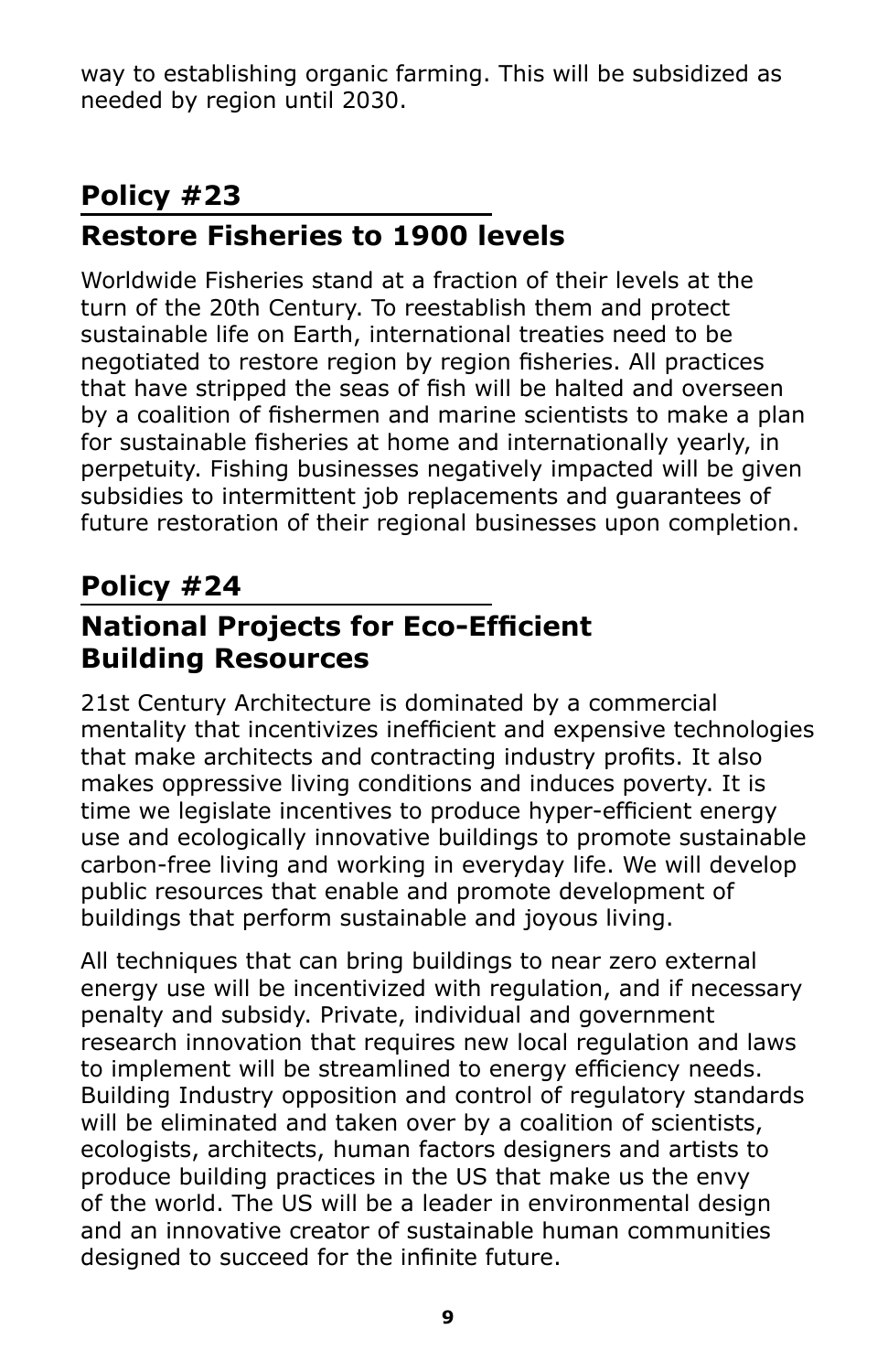Solar energy generation, passive solar, physical design leveraging the sun and light, internal air motion, solar heating and cooling towers, mandatory skylights, internal gardens, and all manner innovation will be regulated with incentives. Housing innovations like self-sufficient Earthships will be a model for future home building development. https://www. earthshipglobal.com/

## **Policy #25 Defense department Reduced to 20%**

The Defense Department, the War Machine for 1% empire yearly consume 60%+ of Federal Income Tax Revenues. Add in spy agencies, State Department and Interest on the Debt of around 18% (incurred because of Defense) and the total cost approaches 80% of Income Tax Revenues. 20% for the People's social needs and services? This is beyond outrageous and must be reversed NOW. Bring home all foreign bases. Place all military personnel domestically and reduce it to truly defensive operations. Reduce the entire budget to 20% equal to Russian expenditures and reduce as needed as Peace becomes the objective foreign policy of the US.

#### **Policy #26 Bring Home All Foreign Military Bases**

There are around 800 foreign military bases around the world. US empire is responsible for most of the world's conflicts as our US corporations seek to destabilize and harvest foreign peoples and resources for profit. Every US foreign incursion since WW2 has been for this purpose. We interfere far too often in regional disputes and do virtually nothing to work peacefully in international forums to promote peace. There is no reason to have US threat deployed across the world. We need resources at home to provide for the social needs of the People. The UN should be the collective arbiter of conflict.

#### **Policy #27**

## **State Department Becomes Department of Peace**

Instead of Spy Craft and CIA worldwide destabilization for the "national security interests" of US 1%, the State Departments mission and purpose will be World Peace and the sustainable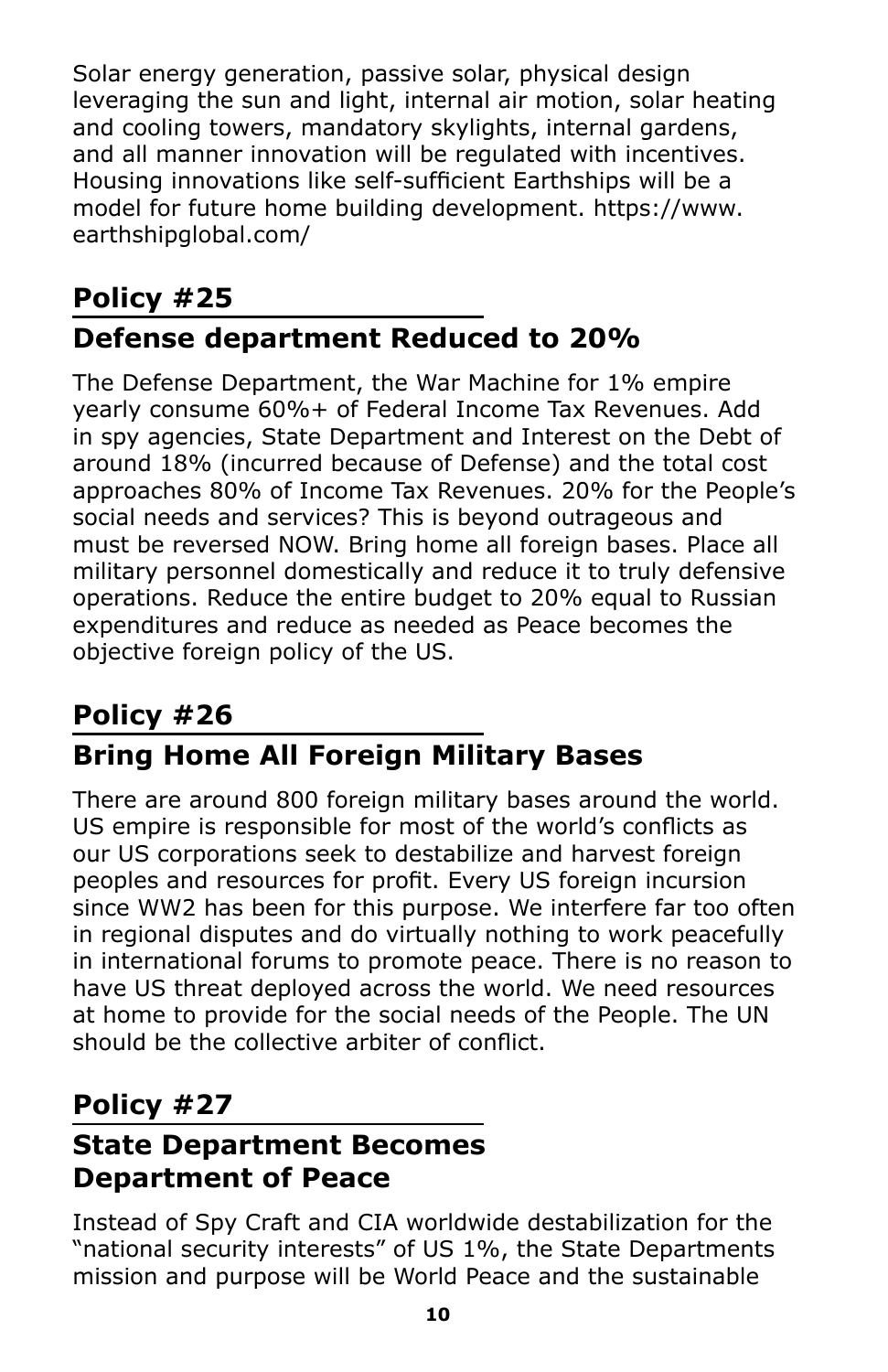self-sufficiency of regions around the world so that conflict rarely arise. Poverty causes conflict. Self-sufficiency brings peace.

#### **Policy #28**

## **International Nuclear Disarmament**

Nukes are deadly. Nukes promote nuke plants and 250,000 year half life contamination events that threaten all life on Earth. Nuclear war is a no-win endgame. World peace is the absence of empire. We will secure a worldwide nuclear disarmament.

## **Policy #29 Jubilee IMF & World Bank Debts & Abolish**

The IMF and World Bank are US institutions that pretend to be foreign aid agencies while pirating debt servitude upon the Third World. They are agents of 1% Western empire to harvest the developing world. This will end. A jubilee for all indebted countries and a disbanding of the IMF and World Bank.

## **Policy #30 Abolish All Spy & Surveillance Agencies**

The only reason for Spy Agencies is to subvert democracy abroad and domestically. 81 coups and US foreign interventions of states is not acceptable. US agency spy operations wherever they are will be terminated. CIA. NSA and the others including any non-criminal spy efforts by the FBI such as Cointelpro will terminate immediately. All government operations will become public information. No secrets are necessary in an egalitarian democracy.

#### **Policy #31 Full Access Comprehensive Public Library**

The Library of Congress contents fully accessible to the public online, at site and through all public libraries. The LOC will also function as an information resource for residents, taking requests for information and assembling custom results. This will employ thousands in well paid interesting jobs supplying information to a society starved for the truth and drowning in corporate lies. Full funding for all public libraries across the country.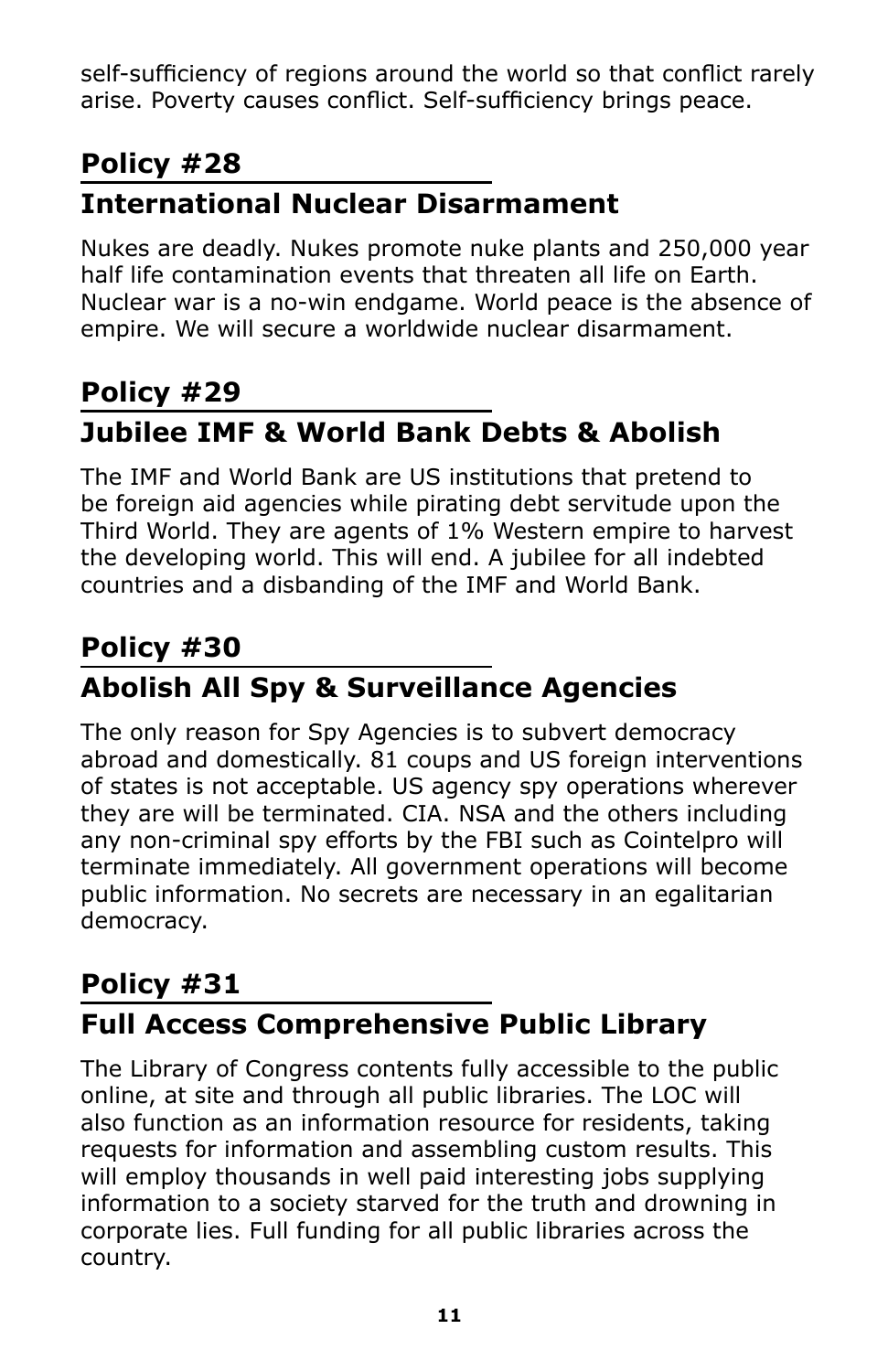## **Policy #32**

#### **Transparent Public Information Agency**

Since there will be no secrets as there are no reasons for secrets since society only gains by access to truthful accurate information, an agency will be created to function as access to all public information about our government and our country from government record. Simple Requests for Information by residents will be fulfilled by this agency without exception. Only the technical details of scientific research that may be employed in nuclear, weapons, biological research or other potential misuse will be excluded. Factual non-technical documentation about this type of research however will be made available so the public knows the extent of research engaged in.

## **Policy #33 Explore 20 Hour Living Wage Work Maximum**

21st Century technological humans now have the capability to reduce the need for human labor while increasing access to leisure and public participation in self-governing decision making. As complexity and population have risen Earth is fully occupied. Exploitation of virgin lands and resources have become destructive. Participatory democracy becomes mandatory to ensure that the majority of people can selfgovern an egalitarian society free of elite exploitation. 20 hour work week maximums for employees and collectives would allow personal time each week to participate in Town Hall selfgoverning activities. Direct Democracy will replace the failed class-based Republic of the 1%. Participation, or at least the choice to actively participate, is mandatory for a successful society. Exploration of this Policy will be fully explored.

#### **Policy #34 Subsidize Cradle to Cradle Manufacturing**

To keep industrial and chemical waste from polluting our environment, cradle to cradle design of product life cycles must be a part of every business operation. Regulation and subsidies will be employed to make this a mandatory part of American society. No more polluting the human nest.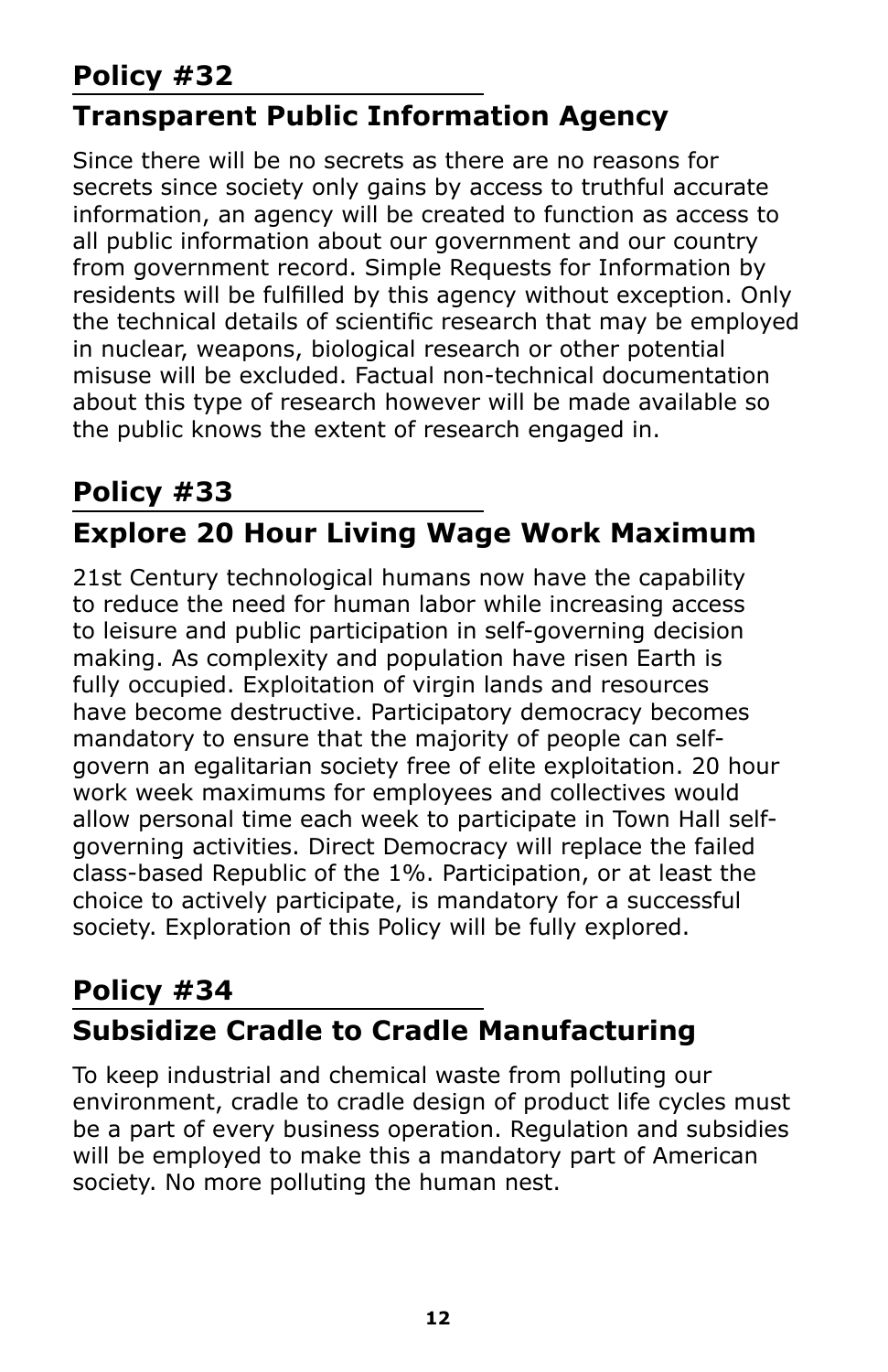## **Policy #35**

## **Ban All GMOs, Bioengineering & Geoengineering**

Technology, while wonderful tools for humans, i not a magic wand to supersede the natural boundaries of Earth's ecosystems. They are our living environment evolved over millions of years of interactive design by Universe. Why we are willing to risk everything on unproven Pandora's Boxes of speculative technology is troubling. We must instead rely upon our ability to adapt to a full over exploited planet with constraint and with the purpose of facilitating and rehabing ecosystems to sustainability. The risks of catastrophe are too great when certain positive results are known to be possible with the existing, perfectly supportive Earth we currently have. Banning GMOs, Bioengineering, and Geoengineering will remove these dangers from negatively impacting life on Earth.

#### **Policy #36**

## **Ban and Cleanup All Toxic Chemicals**

For too long Industry has legislated and coaxed society to accept the disposal of and even reuse of dangerous and poisonous chemicals in our waste streams, environment and bodies. This externalization of costs by business onto the People is immoral and ignorant. We will no longer tolerate it. We will ban all toxics and force testing on all potential toxics before industrial use. Cradle to cradle design mandates will eliminate these problems but previous pollution needs cleanup, remediation and reparations.

#### **Policy #37**

#### **Mandatory Labeling on Manufactured Consumables**

Label the contents of everything. In the 21st Century we want to know what's in everything. It's just more text on a label they already produce. Wah!

#### **Policy #38**

## **Disarm Police & Require Minimum High IQ**

While we institute Restorative Justice and largely eliminate Police in it's current role of shooting, beating, threatening, terrifying and killing residents often at random, we are taking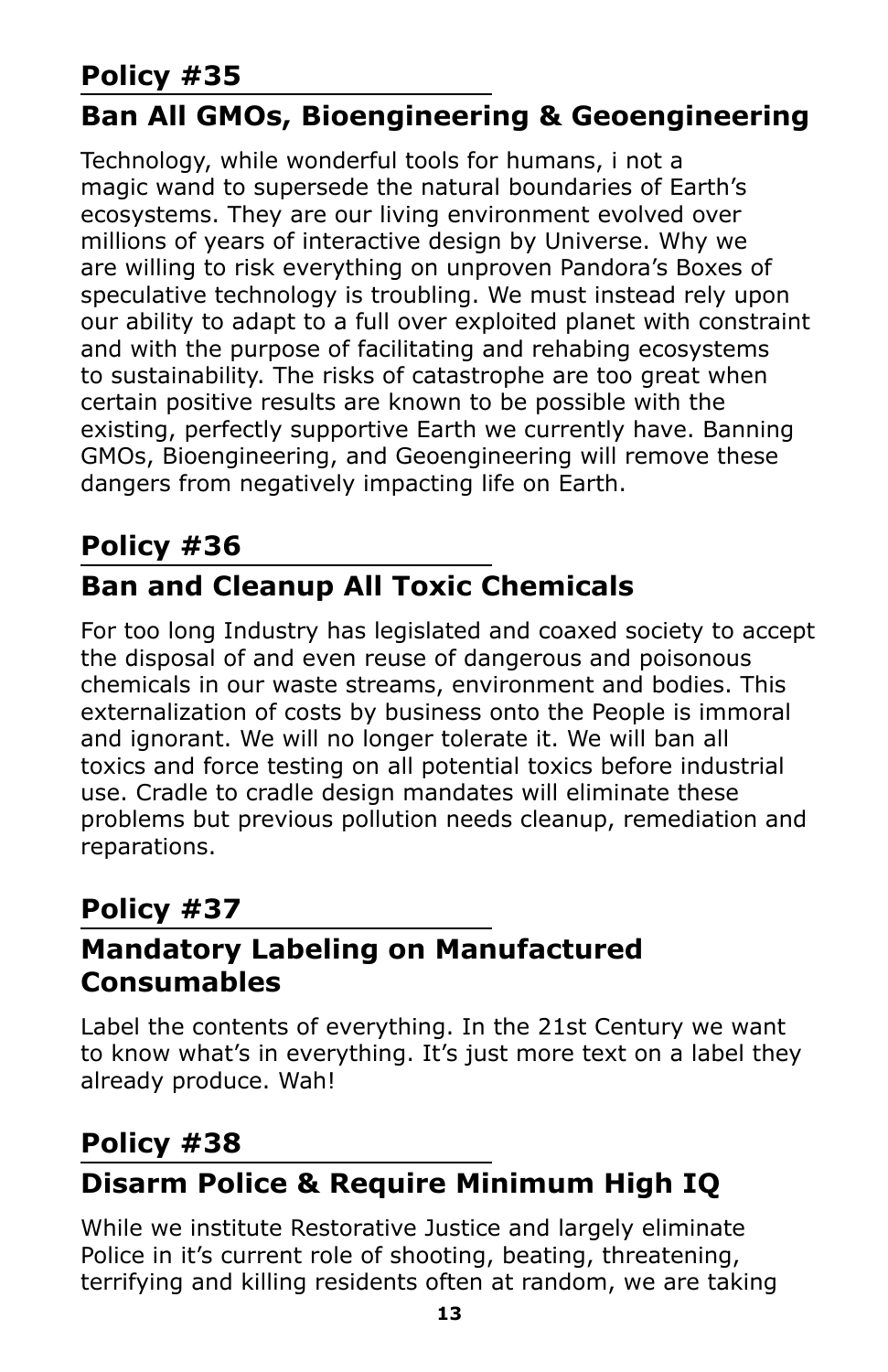away their hand guns and forcing them to use physical prowess to do their jobs. Use European gun free policing tactics. And they must pass IQ tests in excess of 110 IQ to continue to be employed. We are through with belligerent, violent bullies patrolling our streets.

## **Policy #39**

## **Ban Forced Vaccinations & Prove Safety**

Only recently have mandatory vaccinations been attempted by government. There is no evidence of this health need in petty incidents like measles or other minor illnesses that have been traditionally well handled by human immunity. Vaccines have been linked to a variety of conditions that have arisen since their heavy use in the 90's. Big Pharma is pushing these through their paid lackey politicians because it is immensely profitable. Guaranteed profit with legislated "immunity" from prosecution for adverse affects. Contrary to popular belief, there have NEVER been studies proving vaccine safety. Any studies to refute autism were performed by BigPharma employed scientists hiding behind other organization efforts in an attempt to fool the public. There is no reason to mandate vaccines so we are banning that. And safety studies by independent science must confirm safety of every vaccine before use.

# **Policy #40**

## **Legalize Hemp**

Hemp was made illegal in the 1930's because it competed with cotton and polyester and it's cousin cannabis competed with alcohol. Hemp was invaluable in the history of the country for rope and all manner of woven products. It lasts 5 times longer than cotton and grows much faster. Legalizing hemp is a nobrainer than shows us just how brainless and incompetent our failed political system is.

## **Policy #41 Decriminalize Personal Drug Use**

Criminalizing victimless drug use creates prisoners and victims of a cruel justice system. It unnecessarily destroys lives and causes more crime than it cures. Adequate psychological social resources and clinics will be made available to help drug users become healthy again. Prisoner populations will be reduced by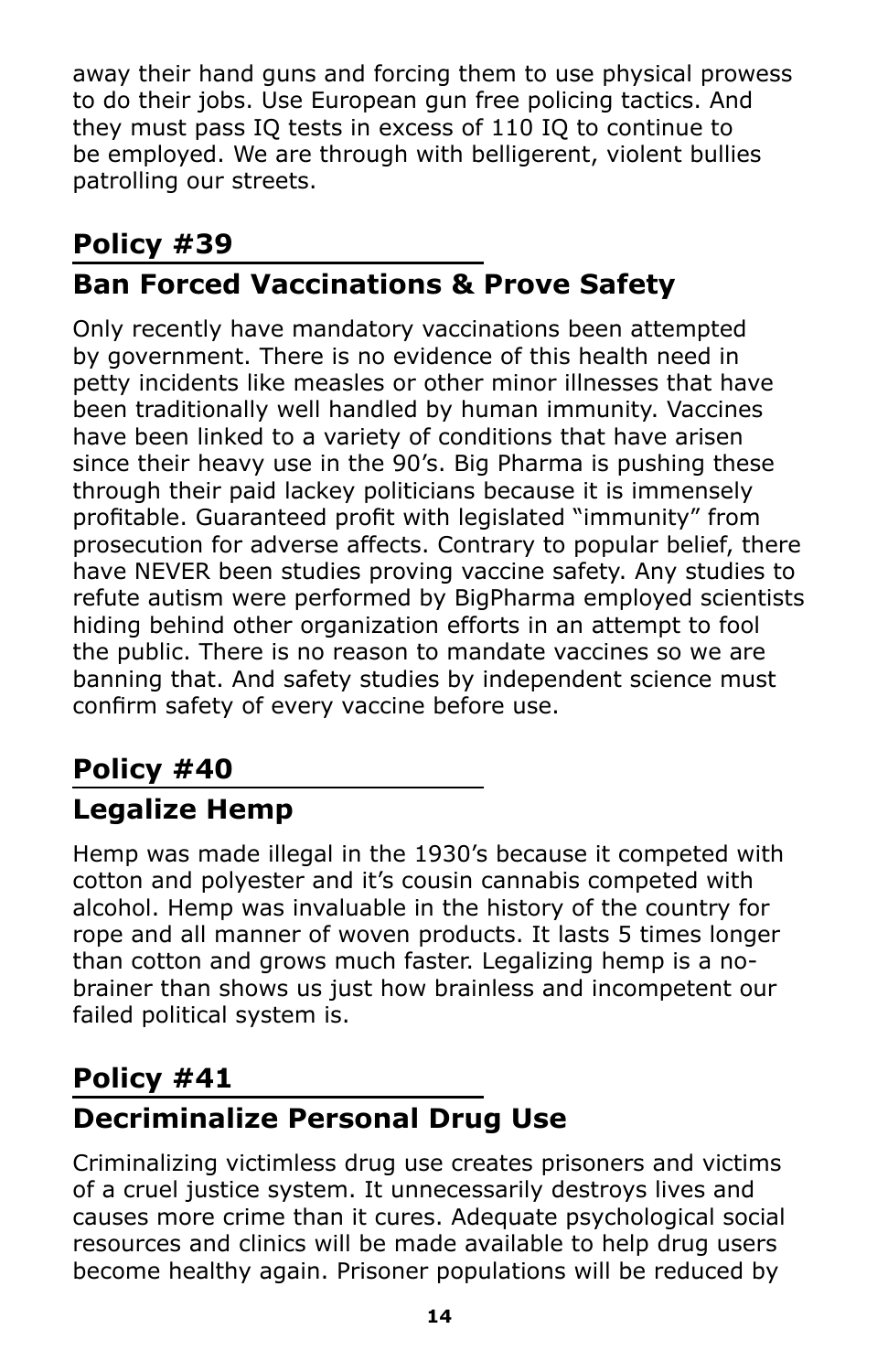50% lowering costs and preventing institutionalized destruction of lives.

#### **Policy #42**

## **Repeal Patriot Act & All Abrogated Rights**

The Patriot Act will be repealed. This law is illegal as it abrogates Constitutional Rights in massive fashion. All laws that abrogate Constitutional rights will be explored and repealed as necessary.

#### **Policy #43 International Regional Self-Sustaining Economies**

The US will head up a worldwide assistance program to return foreign lands from US and foreign ownership back to the residents of their respective regions and assist these regions in becoming self-sufficient. Explicit in this activity is the promise that the US will stop all neo-colonial activities in foreign lands. Puerto Rico will be given statehood or full independence with reparations for colonial exploitation.

#### **Policy #44 Open International Borders**

The US will work with all foreign nations to establish open borders in a peaceful need free world. Wars and economic exploitation create conflicts and refugees. If each region were self-sufficient and free of conflict there would be little need for migration except friendly visits and vacations. The People of Earth live here, and are from here, wherever that "here" may be.

## **Policy #45**

## **Abolish Free Trade Agreements**

FTAs are a method for the 1% to supersede sovereign law and rule the world for purely their own benefit. There is no benefit to common people. Each region of earth should be as it was 150 years ago, self-sufficient. Any Trade Agreements should negotiated one-to-one as done in decades past. The rule of a global transnational elite is tyranny.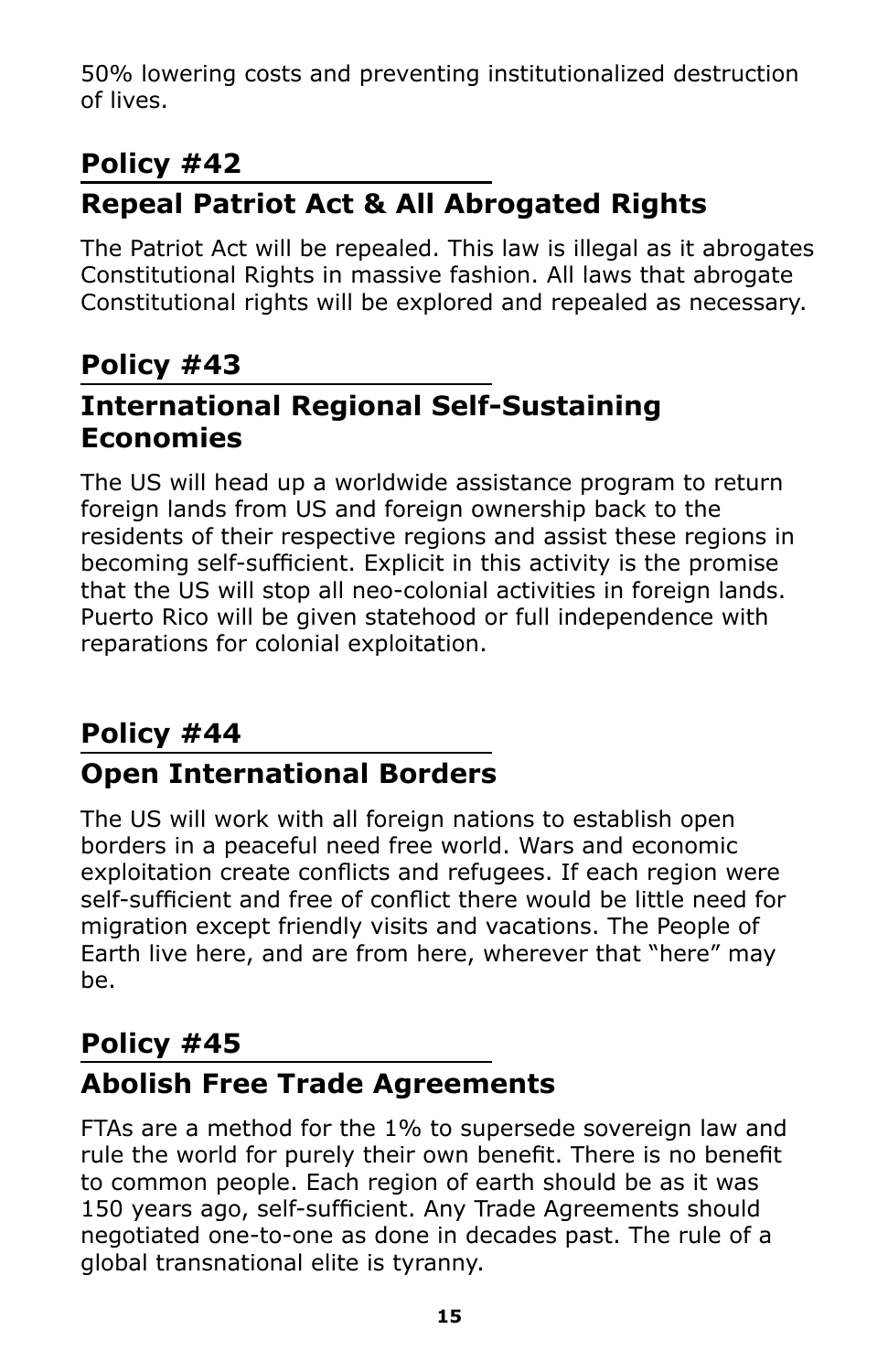#### **International Reorganization of the UN as an Egalitarian Mission**

The UN has served as a tool of global elites to play politics with the world's 99%. No more. The US will work with all the other nations to reconfigure the UN to serve as a collective body to support the self-sustaining peaceful flourishing of all regions toward an egalitarian world freedom from elite tyranny.

#### **Policy #47**

#### **Cooperatively Abolish Racism Internationally**

As a further mission of the UN Egalitarian Global Self-Sufficiency Movement the US will lead a move to abolish all forms of racism and classism worldwide.

#### **Policy #48**

#### **Voluntary Population Reduction Negotiated Internationally**

In 1900 there were 1.5 billion people on Earth. This is the estimated best footprint number to maintain a sustainable balance between Earth resources and human habitation. We are now at over 7 billion people. Peak resource extraction has already occurred in oil, water, agricultural lands, minerals, and fisheries. Water, air and land quality are dire issues along with climate change and toxic pollution. Overly dense cities depend of imports to survive. Self-sufficiency of regions and dependence on shipping vast distances is exacerbating the situation. The inescapable fact is growth is no longer an option for economies and we need to move to maintenance culture. Less not more. Halving the population voluntarily through financial incentives would remove pressure to grow and actually provide for excess building stock to drop drastically in price and make them available to everyone. Population across Earth is reducing or flat everywhere except Africa. Voluntary population attrition could achieve a 3.5 billion population of much happier people within 3 generations. The US will lead exploration of this option with the UN and all the regions of Earth.